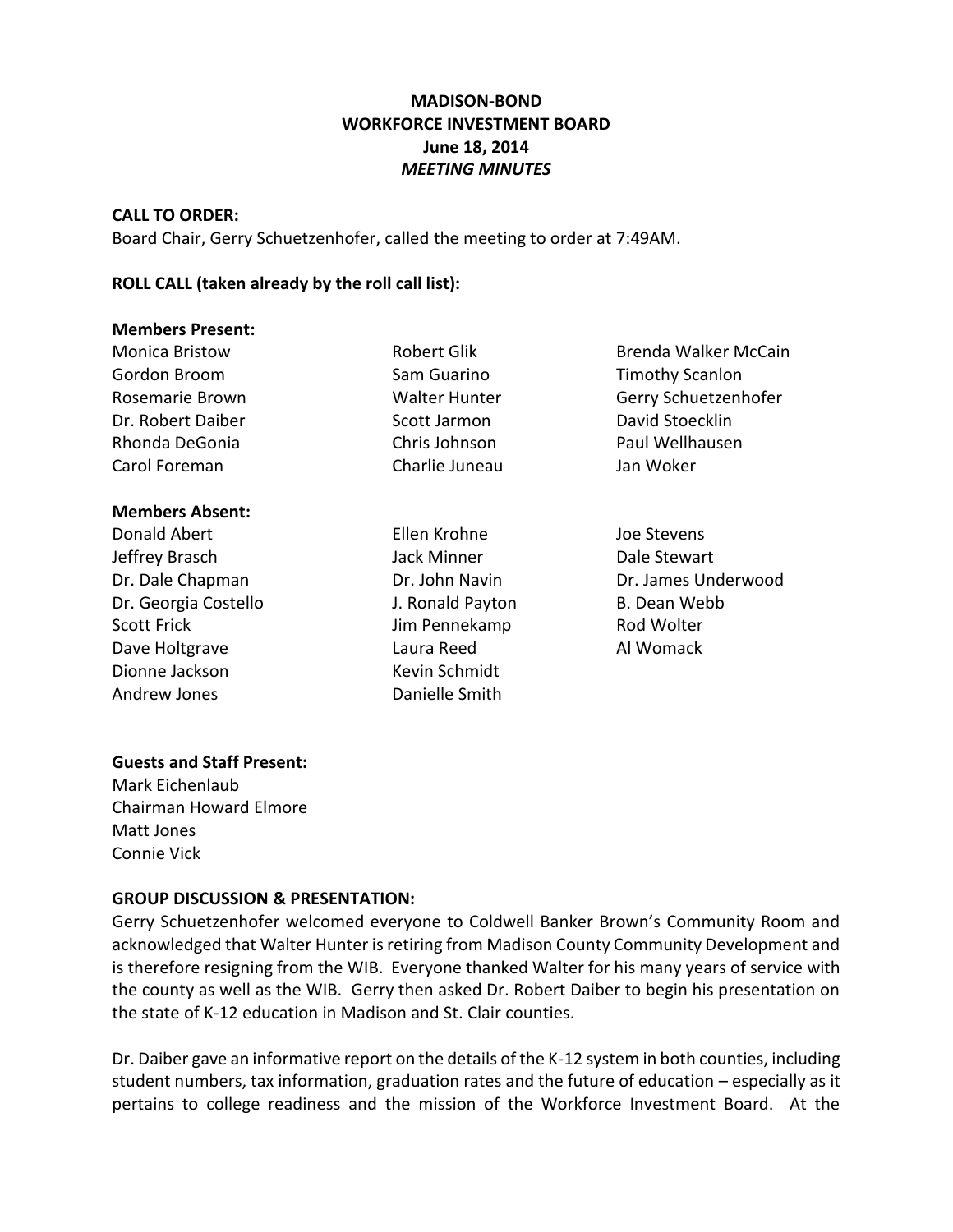conclusion, there was a lot of good discussion during the question and answer session. Gerry thanked Dr. Daiber for his presentation and his passion for education.

### **PUBLIC COMMENT:**

With no public comment, Gerry Schuetzenhofer moved on to the next agenda item.

#### **APPROVAL OF MINUTES (ACTION):**

A motion was made by Rosemarie Brown to approve the March 19th, 2014 WIB meeting minutes and it was seconded by Paul Wellhausen. The minutes were unanimously approved.

#### **COMMITTEE REPORTS:**

#### **Executive Committee:**

Gerry presented 3 items for approval: The PY 2014 Plan Modification, Youth Provider Agreements (Madison CUSD and Bond MERS/Missouri Goodwill Industries) and the PY 2014 Certified Training Providers & Programs. All of these items were previously approved by the Youth Council and Executive Committee, therefore they were recommended for full board approval. Walter Hunter made a motion for approval and it was seconded by Charlie Juneau. All 3 items were unanimously approved.

#### **Supporting Economic Development:**

In Jim Pennekamp's absence, David Stoecklin informed everyone that the Business Retention & Expansion Committee plans to meet again soon and renew their business visits in conjunction with the cities and villages that are also making visits.

### **Membership and Management:**

David Stoecklin reported that he is working with Howard Elmore, Bond County Board Chairman, on securing another Bond County representative for the WIB. At this time, John Goldsmith from the Greenville Chamber of Commerce is considering becoming a board member and a meeting with Mr. Goldsmith will be scheduled for early July.

### **CIMET:**

Paul Wellhausen reported that the CIMET Committee met via conference call on May 29<sup>th</sup> and the minutes are in the packet. Still no word on last year's MOU, but this year's MOU will be due at the end of July. Also, from the group's discussion, there has been cross training scheduled for the partner staff on WIA, DHS and Illinois Job Link. The next conference call meeting will be held in July.

### **Communications:**

In Laura Reed's absence, David Stoecklin reported that the committee is currently working on the next edition of the E-Newsletter, which should be out by the end of June.